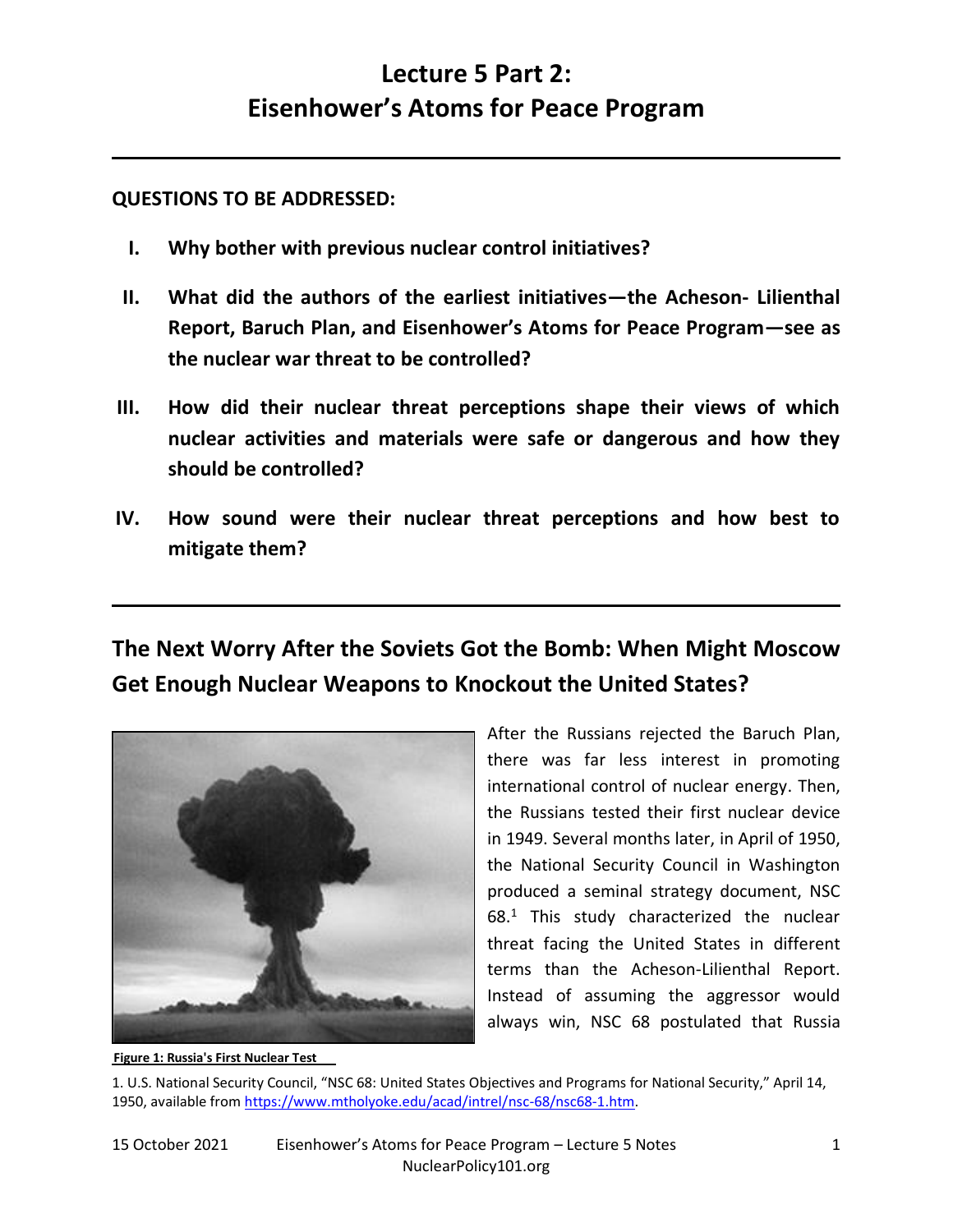would only attack when it had enough nuclear weapons to knock out 100 of America's top cities. The thinking here was that America's industrial capacity enabled the United States to win against the Axis during WWII, and that it was the military industrial complex operating in these cities that would be the key target of any Soviet nuclear attack. Since U.S. intelligence believed the Soviets could only deliver about 50% of their bombs on target, the "critical date" would be when the Soviet Union got 200 fission weapons, i.e., by mid-1954.<sup>2</sup>



**Figure 2: 100 Largest US Cities by Population (Anchorage, AK and Honolulu, HI not shown on map)**

In light of this threat, NSC 68 considered what kind of nuclear arms control might make sense. It noted that if existing stocks of fissionable materials could in some way be eliminated and the future production of fissionable materials limited, the critical date for a Soviet nuclear attack might be put off indefinitely. It immediately noted, however, that such a control plan would effectively require destruction of all plants capable of making large amounts of fissionable material, which, in turn, would force a suspension of "those possible peacetime uses which call for large quantities of fissionable materials." It doubted the Russians would be willing to accept this unless it could be convinced that peaceful nuclear power was impractical.<sup>3</sup>

Shortly after NSC 68 was penned, the United States was drawn into a massive conventional war in Korea. This, and Soviet assistance to North Korean and Chinese forces, made progress on any nuclear disarmament negotiations remote. UN nuclear disarmament efforts were moved to a commission on general disarmament. The United States continued to push the Baruch Plan even though, with Russia's acquisition of nuclear weapons in 1949, the technical basis for doing so had largely evaporated. Truman, in his last year of office, recognized this and appointed a panel of consultants on disarmament in April of 1952 to recommend some new course of action.

<sup>2.</sup> Ibid. Section V, Part C.

<sup>3.</sup> Ibid. Section VIII, Part C.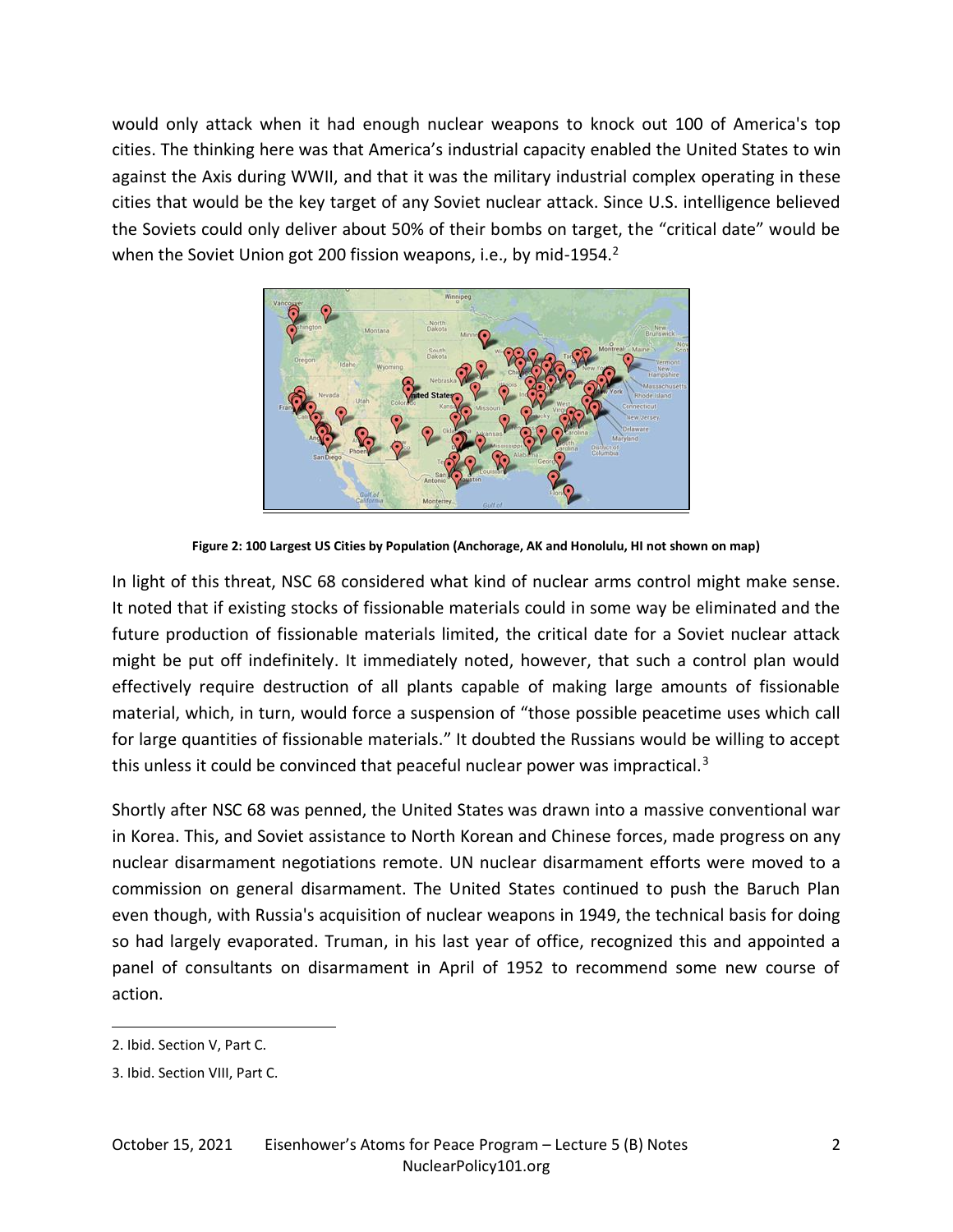Chaired by J. Robert Oppenheimer, the panel filed its final report to Secretary of State Dean Acheson in January of 1953.<sup>4</sup> A key finding—that the nuclear threat had changed since 1946 was built upon the analysis done in NSC 68. As the panel saw matters:

The peculiar danger of the present arms race derives from the growing possibility that the two great Powers may soon be able to strike each other direct and crippling blows, the basic objective of any scheme of arms regulation should be to eliminate this capability. This is not the same thing as eliminating all atomic bombs, since it is now clear—as it was not in 1945 and 1946—that atomic bombs can be decisive only if they are delivered on the target in considerable numbers (The American requirement for a knockout atomic attack on the Soviet Union now runs well into four figures.)...It seems reasonable to say, then, that much would be achieved if it should be possible to get a reduction in the size of stockpiles and bombing fleets such that neither side need fear a sudden knockout from the other. Such a reduction would not give assurance against the use of atomic weapons, but it would give protection against the danger of a surprise knockout blow, and this is the danger which is so critically important in its political meaning for both the United States and the Soviet Union.<sup>5</sup>

When might the Soviet Union acquire enough bombs to knockout America's military industrial complex—its 100 largest cities? The panel could not pinpoint a precise date. It instead recommended continental air defenses be built to increase the number of weapons the Soviets would need to accomplish this task:

it will be a pleasant surprise if the defense is ever able to knock down or deflect as many as four out of five of the attackers, and at present we should be lucky to get one in five...Even a combination of the most optimistic assessments leads to the theoretical conclusion that, if she is willing and able to build a sufficient strategic air force, the Soviet Union may be able to destroy our economy beyond the hope of recovery when she has 15,000 atomic bombs, while she might well have this ability when she has as few as 600. The lower figure might be reached in a few years, and the upper is not out of reach within the next two decades.<sup>6</sup>

This was hardly precise but, as the panel saw matters, it was a start.

<sup>4.</sup> "Report by the Panel of Consultants of the Department of State to the Secretary of State," Washington, January 1953, in *Foreign Relations of the United State*s, *1952-1954*, Vol. II, Part 2, National Security Affairs, Document 67, available from [http://history.state.gov/historicaldocuments/frus1952-54v02p2/d67.](http://history.state.gov/historicaldocuments/frus1952-54v02p2/d67)

<sup>5.</sup> Ibid. Annex I: Some Possible Characteristics of a Realistic Agreement on the Regulation of Armaments.

<sup>6.</sup> Report, Part II, Section A.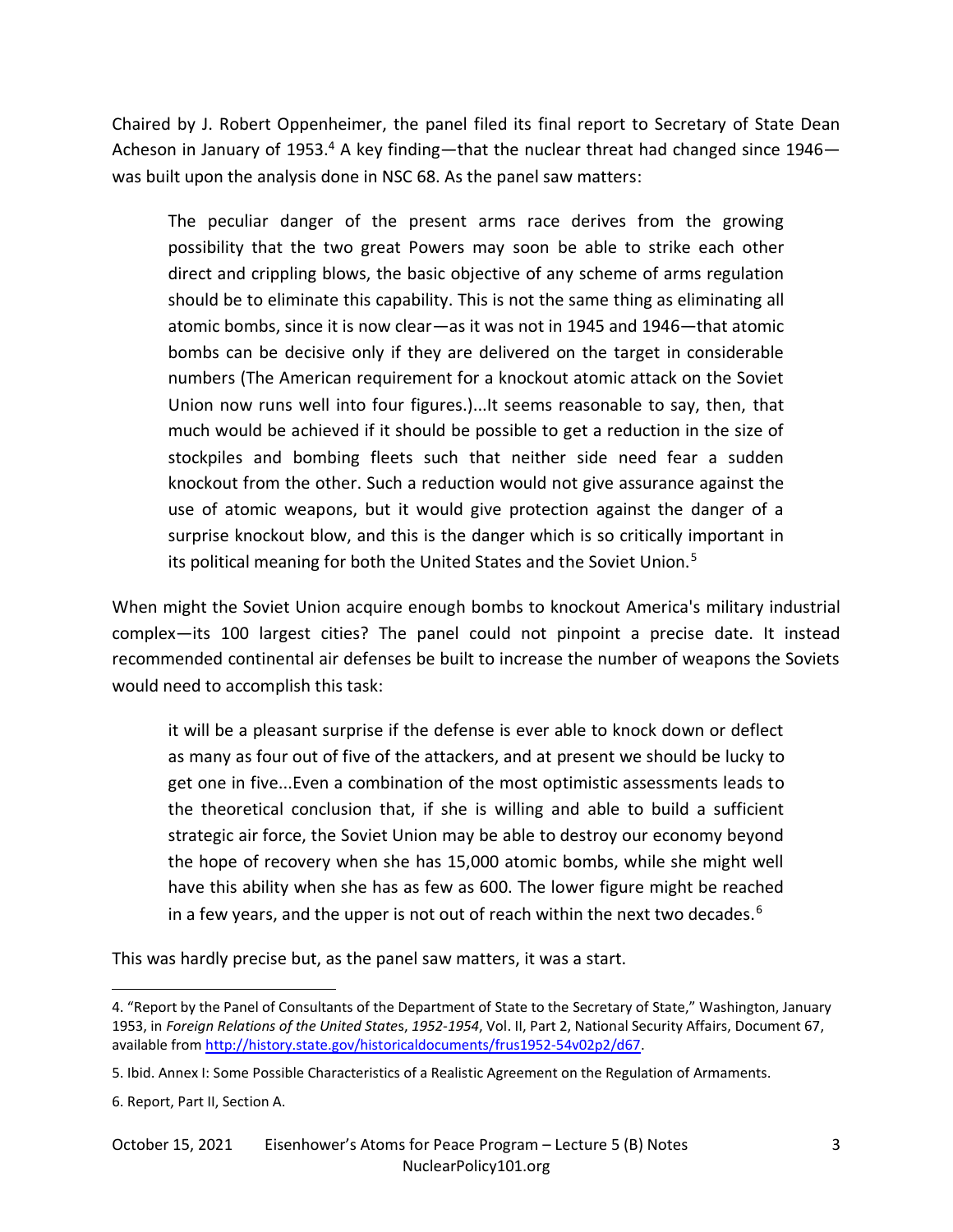### **The Need for More Nuclear Candor**

The panel explained that the worry now was that the Soviets, or even the United States, might be tempted to launch a preventative war to keep the other side from acquiring a decisive "knockout blow" stockpile "only to find out that the time for such a blow had already passed." Since the "coming of such a world will be gradual and since its coming may or may not be correctly estimated in all countries," grave miscalculations were quite possible. $<sup>7</sup>$  Adding to</sup> these uncertainties, the panel noted the possibility of the Soviets mastering how to make much more potent thermonuclear weapons. These thermonuclear weapons were two to three orders of magnitude more explosive than fission weapons. For all these reasons, the panel recommended that the next president be more concerned about what America had in the way of nuclear arms and the nature of the new nuclear competition, and share this information with the Soviets and the American public. As for any controls to limit nuclear fissionable stockpiles or production, the panel concluded that these would have to be verified in a nonintrusive fashion, otherwise, like the Baruch Plan, the Russians were likely to reject it.

Upon completion of the report, Oppenheimer briefed Eisenhower's new team. He also published some of the panel's findings in an article that published in the July edition of *Foreign Affairs*. <sup>8</sup> President Eisenhower instructed his staff to produce a series of presidential speeches to lay out all the key nuclear facts. Preparation of this speech series was code named "Operation Candor." The effort was headed up by CD Jackson, a former Office of Strategic Services operative and senior official at Time Life who had left his post as publisher of *Fortune* magazine in 1952 to become Eisenhower's advisor for psychological warfare. The operation also was staffed with the assistance of Lewis Strauss, a well-known lawyer who became Eisenhower's pick to run the Atomic Energy Commission. Eisenhower gave the first of this speech series on April 16, 1952. In his "Chance for Peace" address **Figure 3: C.D. Jackson: Eisenhower's**  to the American Society of Newspaper Editors, he suggested



**Psychological Warfare Advisor**

7. Ibid.

<sup>8.</sup> Oppenheimer shared an advanced draft of this article with the White House in the spring of 1953. See J. Robert Oppenheimer, "Atomic Weapons and American Policy," *Foreign Affairs* 31, no. 4, July 1953, available from [https://www.foreignaffairs.com/articles/united-states/1953-07-01/atomic-weapons-and-american-policy.](https://www.foreignaffairs.com/articles/united-states/1953-07-01/atomic-weapons-and-american-policy)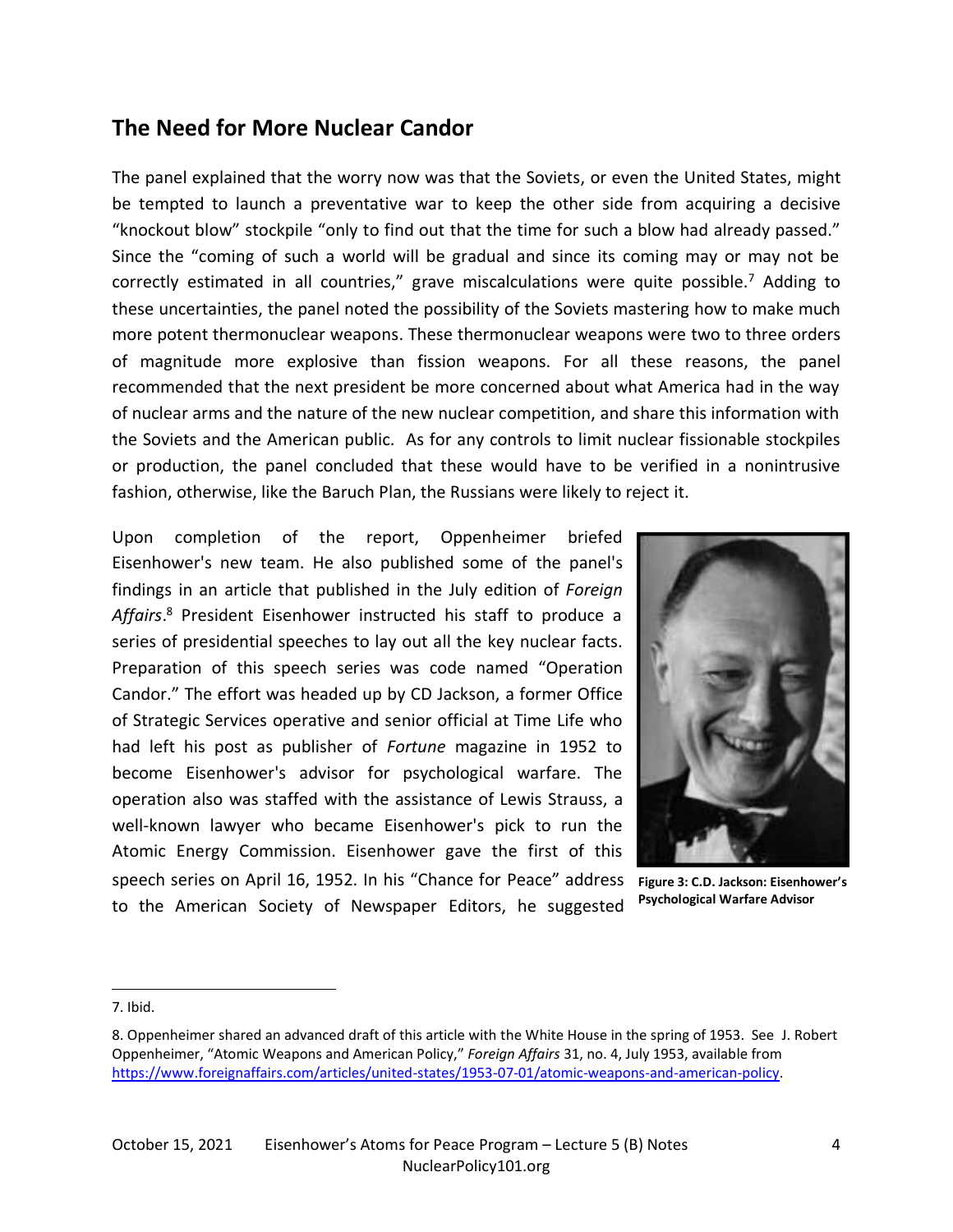reaching a number of arms reduction agreements that included an agreement on the international control of atomic energy that would allow the world to develop nuclear energy only for peaceful purposes. He gave few specifics, however, on how to proceed.<sup>9</sup>



**Figure 4: An Imagined Peaceful Nuclear Future**

Numerous additional draft speeches were written warning the public of the nuclear dangers that lay ahead, but Jackson and others found them to be too grim—Eisenhower never presented them. Then in August of 1953, the Soviet tested their first large nuclear weapon that attempted a type of boosting. It had a yield of 0.4 megatons, 20 times greater than that of the first weapon the Soviets exploded in 1949. This development put Eisenhower on edge. The Panel of Consultants on Disarmament report noted that the Soviets' development of thermonuclear weapons would only move up the date that Moscow might acquire the ability to knockout 100 of America's top cities. Eisenhower knew that Moscow's development of advanced fission weapons was the first step toward acquiring a true thermonuclear weapon.

In August of 1953, Eisenhower hit upon the idea of creating an international fuel bank that the United States and Russia could both contribute to to help promote civilian uses of nuclear energy globally. What seemed attractive about this approach was that the United States had far more fissionable material and production plants than Russia. As a result, the United States could contribute without losing its nuclear superiority over Russia whereas this plan would force Russia to make large fissionable material contributions to the proposed bank, preventing it from ever acquiring a "knockout blow" capability. Nor did this plan require strict, intrusive nuclear inspections on Soviet or U.S. soil. It was what Eisenhower and, later, his staff, referred to as "Baruch by the backdoor."<sup>10</sup> Finally, the proposal had the advantage of being so attractive

<sup>9.</sup> Dwight D. Eisenhower, "The Chance for Peace," address delivered before the American Society of Newspaper Editors, Statler Hotel, Washington, DC, April 16th, 1953, available from [https://millercenter.org/the](https://millercenter.org/the-presidency/presidential-speeches/april-16-1953-chance-peace)[presidency/presidential-speeches/april-16-1953-chance-peace.](https://millercenter.org/the-presidency/presidential-speeches/april-16-1953-chance-peace) 

<sup>10.</sup> Thomas F. Soapes, "A Cold Warrior Seeks Peace: Eisenhower's Strategy for Nuclear Disarmament," *Diplomatic History* 4, no. 1, January 1980, pp. 57-72.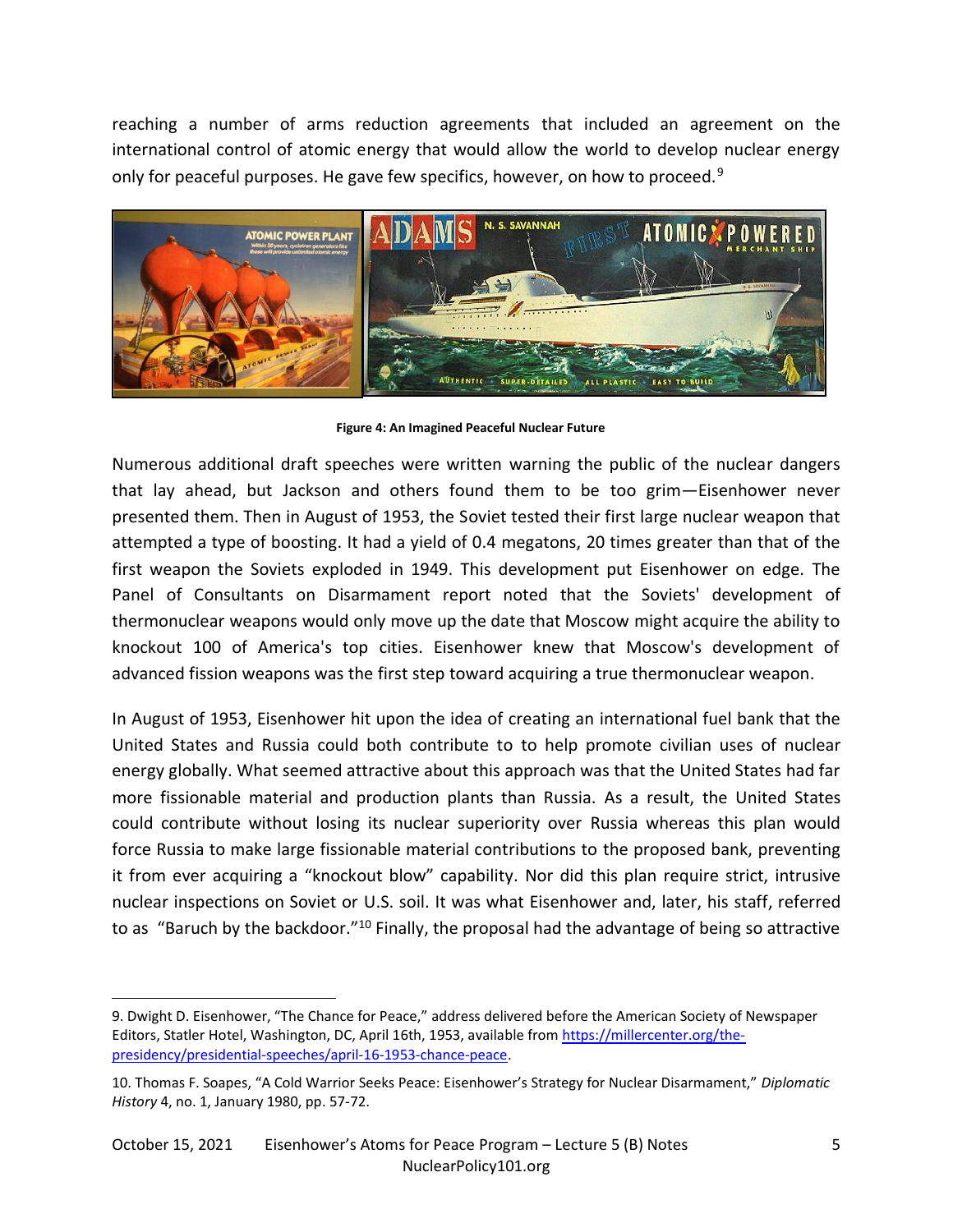to the undeveloped world, that the Soviets would pay a heavy political price if they failed to participate. It seemed a win-win-win proposition no matter what the Soviets actually did.

### **Atoms for Peace**

Eisenhower contacted Lewis Strauss to ask if there might be a way to render any fissionable material contributions to the bank safe against military diversion. Strauss got back with a scheme for diluting the fissionable material in liquids so that it would take a super tanker full of the solution just to make a single bomb. He warned Eisenhower, however, that the bank idea would not put off the knockout blow threat by much if the Soviets perfected true hydrogen bombs. Unlike atomic bombs, hydrogen bombs only need a fraction of the amount of



**Figure 5: Eisenhower's Atoms for Peace UN Speech**

fissionable materials to produce a given number of high-yield nuclear bombs.<sup>11</sup>

Eisenhower, however, was not deterred. He pushed his staff to develop the idea into a UN General Assembly speech that is now known as the Atoms for Peace Proposal, which Eisenhower gave at the UN on December 8, 1953.<sup>12</sup> In this speech, Eisenhower described how the U.S. arsenal exceeded many times over the total of all the explosives detonated in the Second World War. He then noted that the nuclear secret was now one that

the Soviets shared but that even a "vast superiority in numbers of weapons, and a

consequent capability of devastating retaliation, is no preventive of itself against the fearful material damage" that would be inflicted by surprise attacks. He also warned that although the United States would push continental air defenses, an aggressor "in possession of the effective minimum number of atomic bombs for a surprise attack" could cause hideous damage even

<sup>11.</sup> Sokolski, p. 27.

<sup>12.</sup> Dwight D. Eisenhower, "Atoms for Peace," address to the 470th Plenary Meeting of the United Nations General Assembly, New York, December 8, 1953, available from https://www.eisenhowerlibrary.gov/research/onlinedocuments/atoms-peace .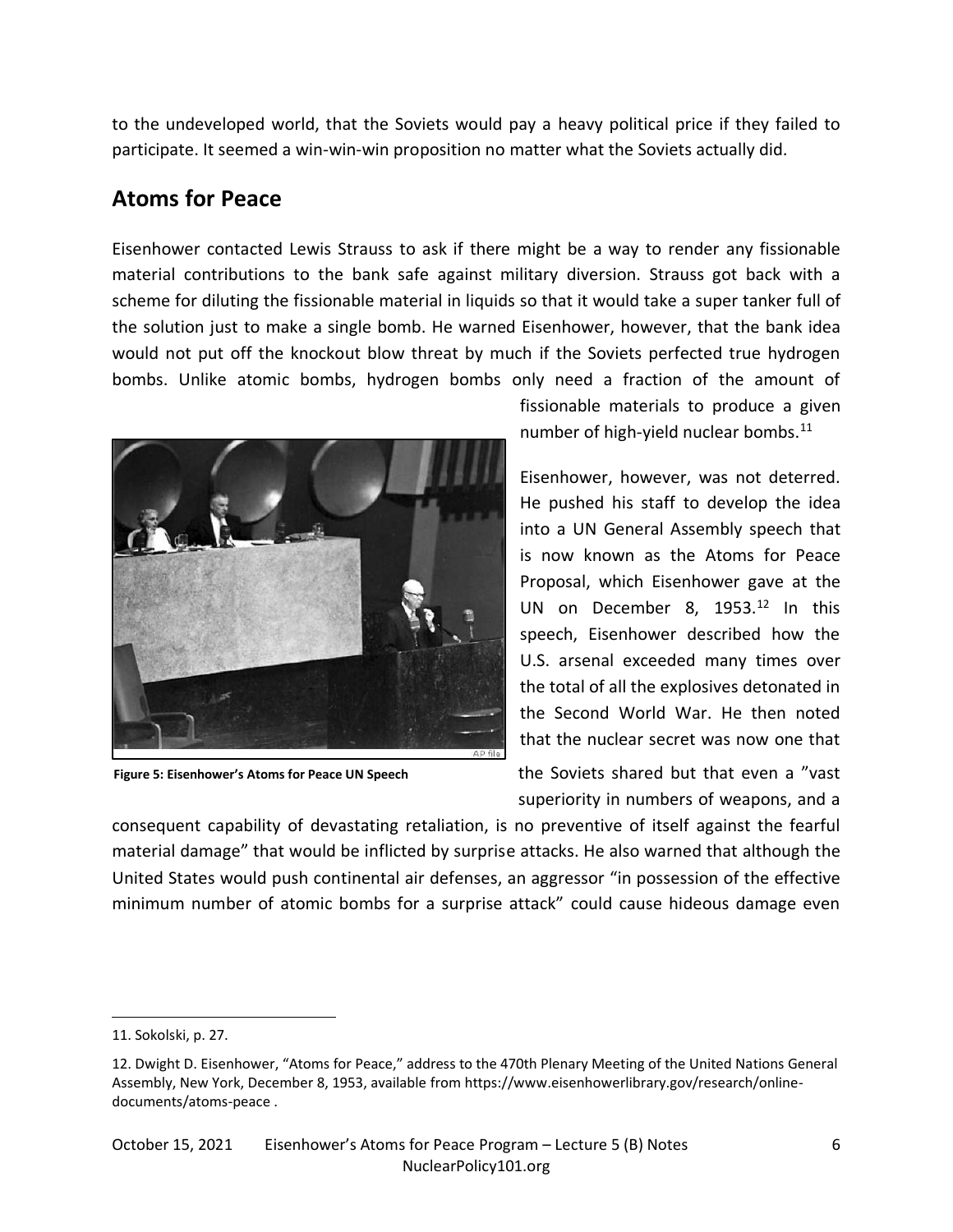against the most defended of nations. The United States could surely retaliate, but devastation would only be returned with more devastation.<sup>13</sup>

He then offered his plan. The United States was prepared to engage in disarmament discussions called by the UN, but that was not enough, he argued, to "hasten the day when fear of the atom will begin to disappear from the minds of people*.*" <sup>14</sup> Instead, he proposed that the governments *"*principally involved...begin now and continue to make joint contributions from the stockpiles of normal uranium and fissionable materials to an International Atomic Energy Agency."<sup>15</sup>

The IAEA would be established under the UN with the ratios of contributions to be set in private talks. A special purpose of the agency, Eisenhower explained, would be to "provide abundant electrical energy in the power-starved areas of the world."<sup>16</sup>

When U.S. officials entered into private talks with the Soviets in Moscow in March of 1954, though, they encountered considerable skepticism. How, the Russians asked, could the United States expect to reduce the spread of nuclear weapons if it shared the nuclear technology and fuels needed to build and operate power reactor piles that would only produce more plutonium that could be used to make bombs? $17$  On this, the Russians had a point.

Eisenhower and Strauss had devised a way to prevent materials contributed to the international agency from being easily diverted to make bombs. But they had given no consideration to how one might prevent the diversion of plutonium from power plants that the agency was supposed to help developing nations build and operate.

15. Ibid.

[http://www.belfercenter.org/sites/default/files/legacy/files/IS3401\\_pp007-041\\_Fuhrmann.pdf](http://www.belfercenter.org/sites/default/files/legacy/files/IS3401_pp007-041_Fuhrmann.pdf) and Albert Wohlstetter, "Spreading the Bomb Without Quite Breaking the Rules," *Foreign Policy* 25, Winter 1976, pp. 88-94, available from

[http://www.npolicy.org/userfiles/image/Spreading%20the%20Bomb%20Without%20Breaking%20the%20Rules\\_p](http://www.npolicy.org/userfiles/image/Spreading%20the%20Bomb%20Without%20Breaking%20the%20Rules_pdf.pdf) [df.pdf.](http://www.npolicy.org/userfiles/image/Spreading%20the%20Bomb%20Without%20Breaking%20the%20Rules_pdf.pdf)

<sup>13.</sup> Ibid.

<sup>14.</sup> Ibid.

<sup>16.</sup> Ibid.

<sup>17.</sup> Sokolski, p. 30. Also, on the link between civil nuclear sharing and nuclear weapon proliferation, see, e.g., Matthew Fuhrmann, "Spreading Temptation: Proliferation and Peaceful Nuclear Cooperation Agreements," *International Security* 34, no. 1, Summer 2009, pp. 7-41, available from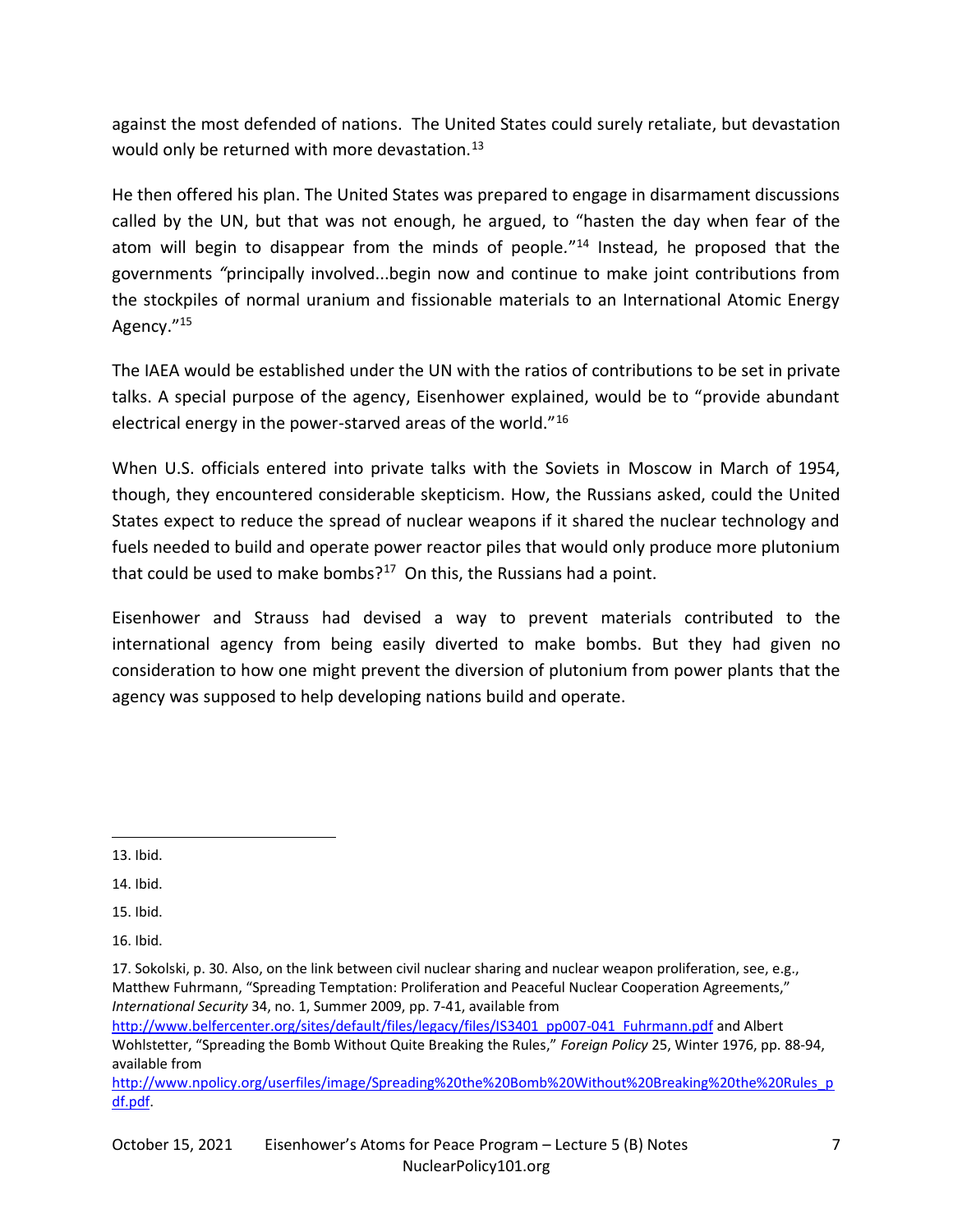To address this additional set of concerns, the State Department's Office of Policy Planning



 **Figure 6: Robert Bowie: Led Atoms for Peace Implementation Study** 

under the direction of Robert Bowie conducted a study.<sup>18</sup> The report recommended that the proposed IAEA create and operate multilateral fuel making centers to keep developing states from separating plutonium from spent reactor fuel and from enriching uranium. This suggestion was sound in theory, but the IAEA had not yet been created, and having it run such centers seemed quite ambitious as only the United States, France, the UK, and the Soviet Union knew how to reprocess or enrich nuclear materials.

#### **Doubling Down**

To encourage the Russians to accept the plan, the United States proposed an international conference in Geneva in 1955 to share and promote peaceful atomic technology. The United States tried to trump the Soviets by displaying a small zero power research reactor at the event. The French, however, bested the United States and the Soviets by sharing all they knew about extracting plutonium from spent reactor fuel. This helped turn the Atoms for Peace Program from a "peaceful" nuclear technology sharing effort into an exchange that subsequently assisted states, in their efforts to make nuclear weapons, including India,



Pakistan, Israel, South Korea, North Korea, Iran, Iraq, Syria, **Figure 7: Atoms for Peace Geneva Conference**and Taiwan.

<sup>18.</sup> Ibid., pp. 30-31.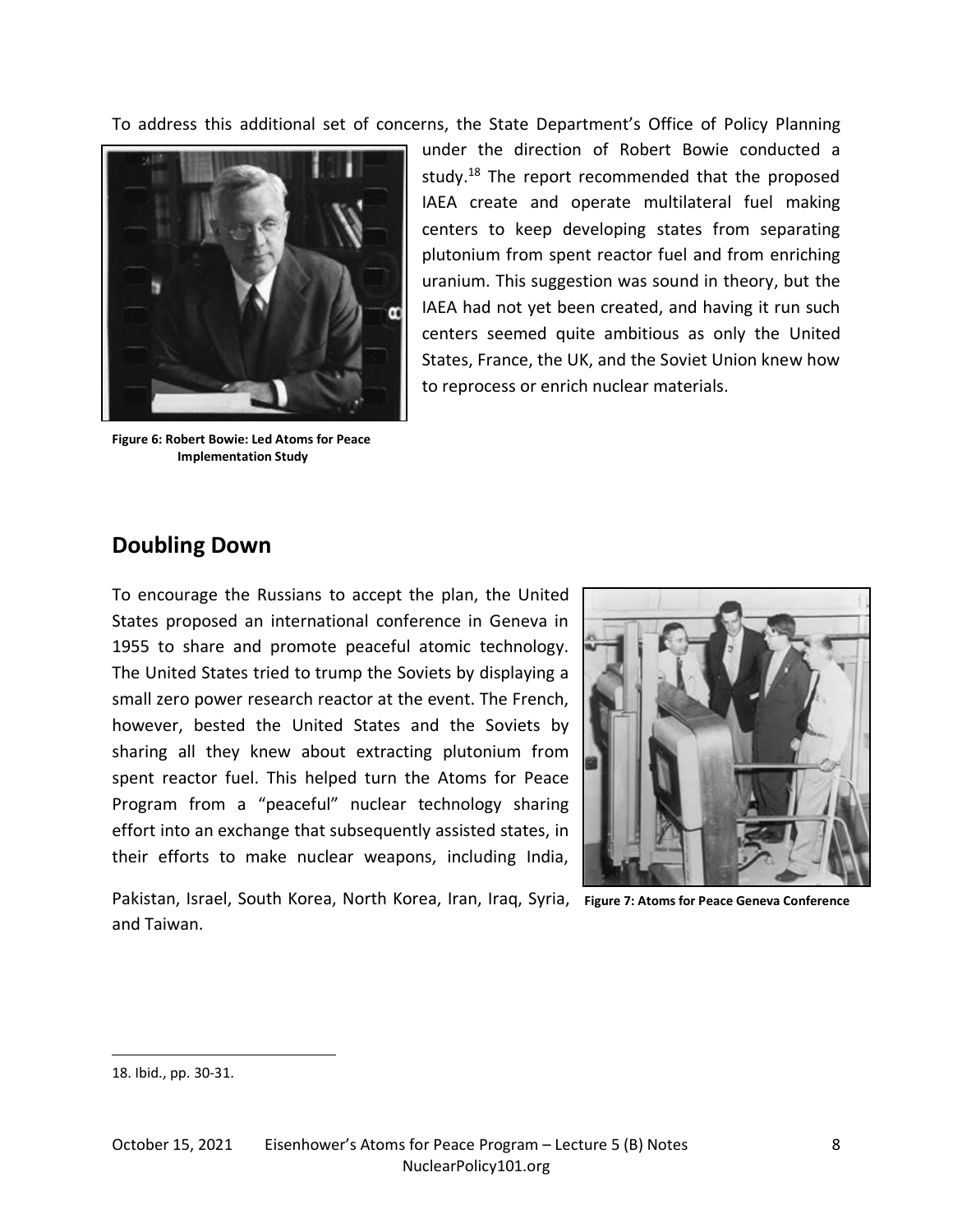

When it came time to negotiate the creation of the IAEA the following year, U.S. Ambassador James Wadsworth tried to limit such diversions by proposing provisions that would require states that received IAEA power reactor assistance to surrender their plutonium-laden spent fuel over to the IAEA for safekeeping. The Indians, Russians, and other developing nations, however, objected, the talks stalled, and Washington instructed Wadsworth to fold.<sup>19</sup>

What was behind this instruction? First, Eisenhower had a clear desire

**Figure 8: James Wadsworth: U.S. Ambassador to the UN** 

not to do anything to jeopardize the creation of the IAEA in order to keep the momentum of his Atoms for Peace dream going. As a "logical projection and follow through" to the Atoms for Peace program

proposal of 1953, the President had just proposed that the United States and Russia agree to a fissile material production cutoff that the IAEA might eventually monitor and verify. Without an IAEA, though, this proposal would seem empty.<sup>20</sup>

Second, the proliferation problems associated with power production seemed distant at best. Eisenhower himself was doubtful that economical nuclear power was possible and, that even if it was, it was unlikely to be developed for another decade or more. As such, there seemed to be plenty of time to deal with the proliferation problem later.

Third, and most important, was the Eisenhower administration's understanding of what the nuclear threat was, which the IAEA was designed to help prevent. It was not the further spread of nuclear weapons to new states per se, but rather to help put off the date by which existing nuclear states—i.e., Russia—might acquire the hundreds of nuclear weapons needed to strike the United States with a decisive, "knockout blow"—i.e., with enough weapons on target to destroy 100 of America's top urban centers.

As Secretary of State Dulles explained in 1956 before Congress, the main attraction of the Atoms for Peace Program and Eisenhower's Fissile Material Cut-off Treaty was both would help prevent the Soviets from ever acquiring a fissile stockpile large enough to launch "a completely devastating attack" against America's mobilization base—a knockout blow against its 100 largest cities. The Secretary of Defense and the Chairman of the Joint Chiefs concurred.<sup>21</sup>

October 15, 2021 Eisenhower's Atoms for Peace Program – Lecture 5 (B) Notes 9 NuclearPolicy101.org

<sup>19.</sup> Ibid, p. 31.

<sup>20.</sup> Ibid.

<sup>21.</sup> Ibid, pp. 31-32.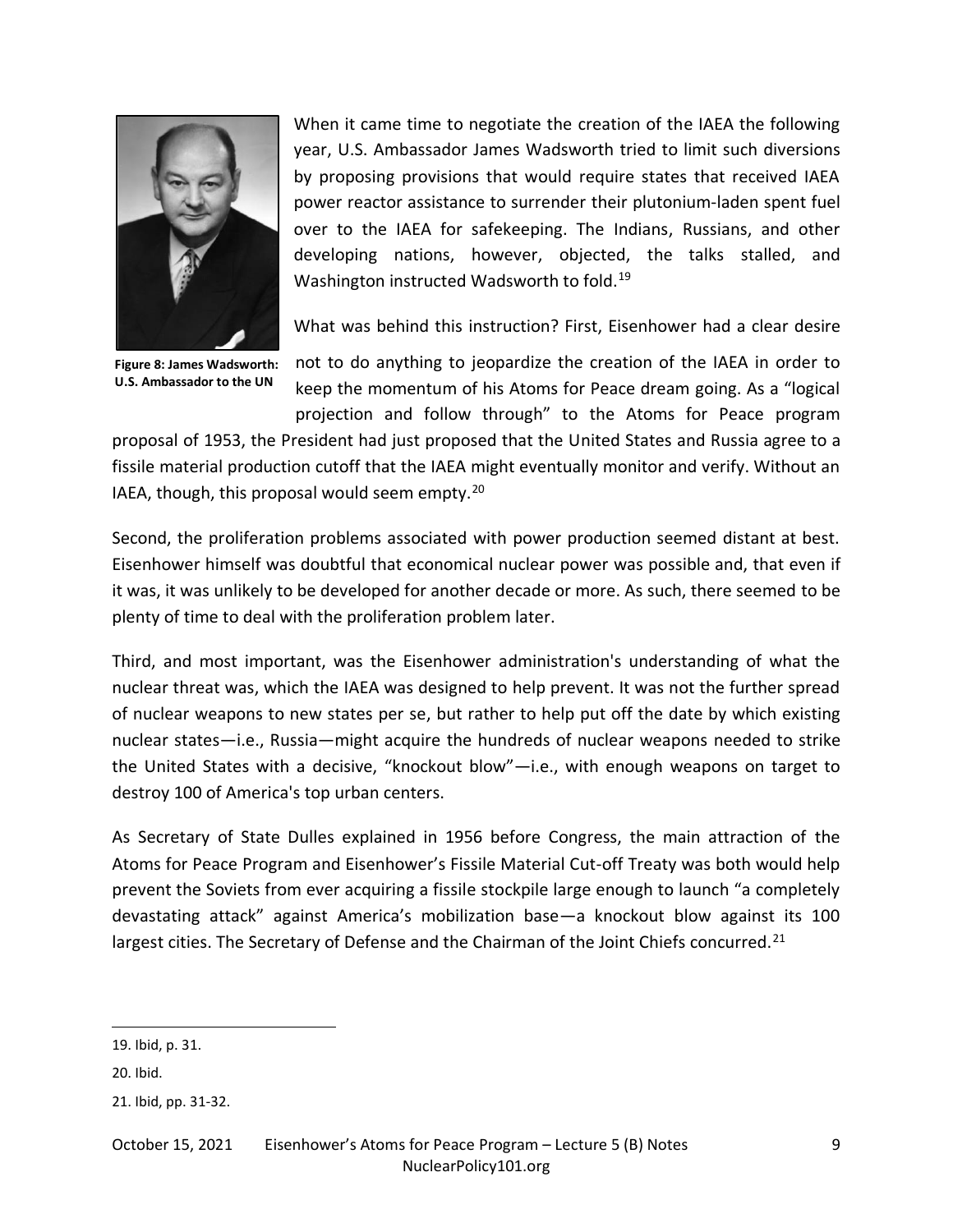This high nuclear threat threshold directly affected how tight proposed IAEA safeguards needed to be. Congressional arms control hearings held in 1957 and 1958 on proposed IAEA safeguards actually established that:

- no verification or nuclear safeguard procedures were available to prevent all diversions
- the new IAEA would only likely detect military nuclear diversions sometime **after** they occurred
- as much as 10 percent of nuclear fuel production could easily go unaccounted for even under strict inspections
- as much as two percent of the power and research reactor spent fuel was likely to go unaccounted for
- this would be equivalent to many bombs worth of plutonium and uranium<sup>22</sup>

To varying degrees, all of these points are among the current deficiencies of the IAEA inspection system today. Inspection of nuclear bulk handling facilities—fuel fabrication plants, hexafluoride conversion plants, enrichment and reprocessing facilities—all lack the ability to provide timely warning of military diversions, i.e., they are most likely to detect diversions only after they have occurred, too late to afford sufficient time to intervene to prevent bombs from actually being made. Also, for these facilities, inspections are likely to miss many bombs' worth of nuclear material altogether—between one and five percent of production throughout per year.<sup>23</sup>

<sup>22.</sup> Ibid.

<sup>23.</sup> See, For more on the effectiveness of IAEA safeguards, see, e.g., Henry Sokolski, "Assessing the IAEA's Ability to Verify the NPT," in *Falling Behind: International Scrutiny of the Peaceful Atom*, ed. Henry Sokolski, Carlisle, PA: Strategic Studies Institute, 2008, pp. 3-61, available fro[m http://www.npolicy.org/userfiles/file/Falling%20Behind-](http://www.npolicy.org/userfiles/file/Falling%20Behind-Chapter%201.pdf)[Chapter%201.pdf;](http://www.npolicy.org/userfiles/file/Falling%20Behind-Chapter%201.pdf) Thomas Cochran, "Adequacy of IAEA's Safeguards for Achieving Timely Detection," in *Falling Behind: International Scrutiny of the Peaceful Atom*, ed. Henry Sokolski, Carlisle, PA: Strategic Studies Institute, 2008, pp. 121-157, available from

[http://www.npolicy.org/userfiles/image/s%20Safeguard%20for%20Achieving%20Timely%20Detection\\_pdf.pdf;](http://www.npolicy.org/userfiles/image/s%20Safeguard%20for%20Achieving%20Timely%20Detection_pdf.pdf) Edwin Lyman, "Can Nuclear Fuel Production in Iran and Elsewhere be Safeguarded Against Diversion?," in *Falling Behind: International Scrutiny of the Peaceful Atom*, ed. Henry Sokolski, Carlisle, PA: Strategic Studies Institute, 2008, pp. 101-120, available from

[http://www.npolicy.org/userfiles/image/Can%20Fuel%20Production%20in%20Iran%20and%20Elsewhere%20Be%](http://www.npolicy.org/userfiles/image/Can%20Fuel%20Production%20in%20Iran%20and%20Elsewhere%20Be%20Safeguarded_pdf.pdf) [20Safeguarded\\_pdf.pdf;](http://www.npolicy.org/userfiles/image/Can%20Fuel%20Production%20in%20Iran%20and%20Elsewhere%20Be%20Safeguarded_pdf.pdf) Olli Heinonen, "IAEA Inspections in Perspective," working paper, Nonproliferation Policy Education Center, May 21, 2012, available from

[http://www.npolicy.org/article.php?aid=1180&rt=&key=olli%20heinonen&sec=article&author=;](http://www.npolicy.org/article.php?aid=1180&rt=&key=olli%20heinonen&sec=article&author=) Charles Duelfer, "The Inevitable Failure of Inspections in Iraq," *Arms Control Today* 32, no. 6, September 2002, available from [https://www.armscontrol.org/act/2002\\_09/duelfer\\_sept02;](https://www.armscontrol.org/act/2002_09/duelfer_sept02) Susan Voss, "Tracking Nuclear Proliferation within a Commercial Power Program," Working Paper No. 1301, Nonproliferation Policy Education Center, January 2013, available from [http://www.npolicy.org/article.php?aid=1191&rt=&key=master%20syllabus&sec=article&author=;](http://www.npolicy.org/article.php?aid=1191&rt=&key=master%20syllabus&sec=article&author=) Patrick Roberts, "Can IAEA Safeguards Work if Nuclear Power Grows?" working paper, Nonproliferation Policy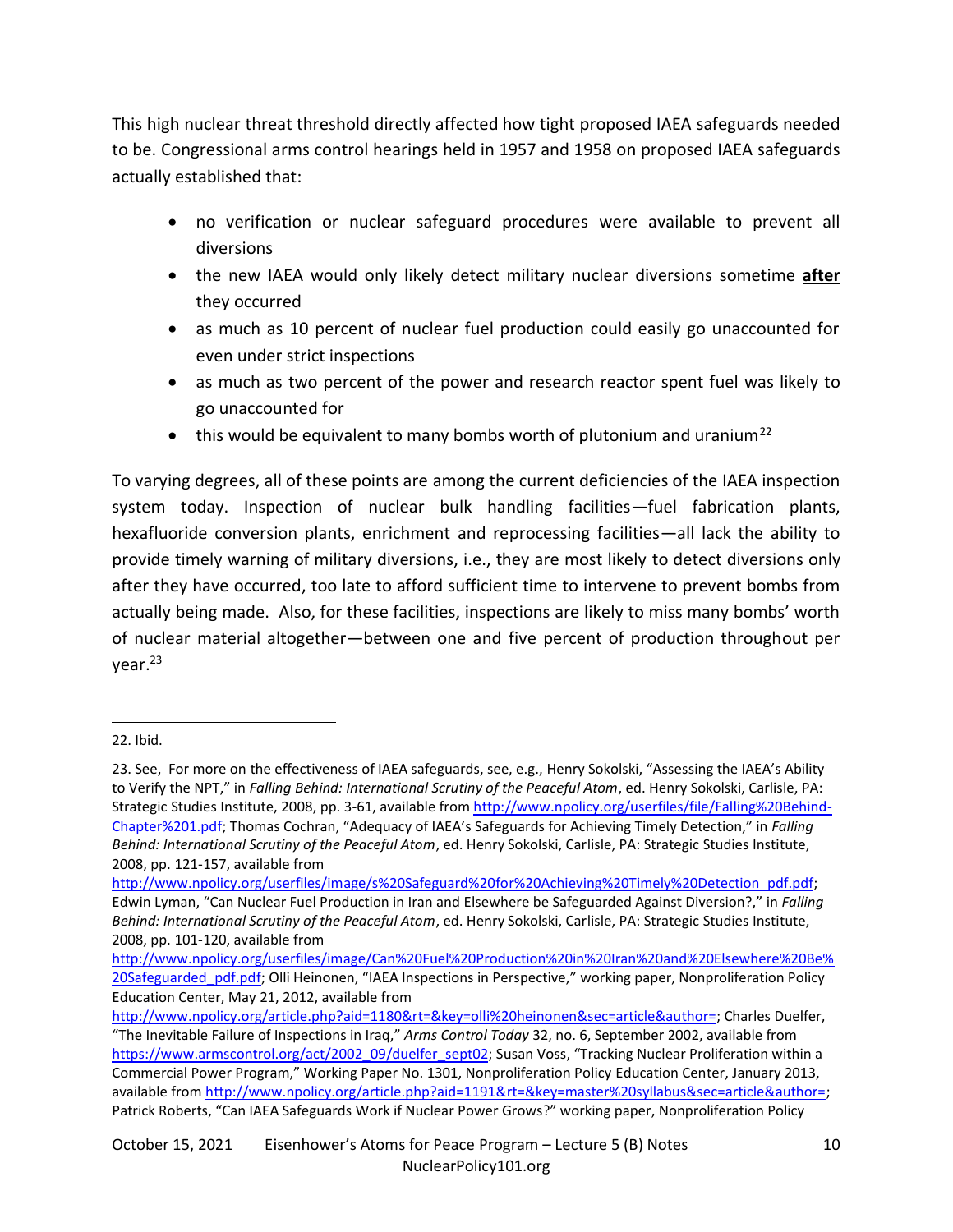Although few in or outside of government understand this today, back in the late 1950s, more than a few U.S. government officials not only understood this, but also rationalized it, arguing that such nuclear safeguards gaps were tolerable since no country would ever attack the United States unless it had acquired enough nuclear weapons to deal a devastating "knockout blow." As U.S. UN ambassador Harold Stassen freely admitted in explaining Atoms for Peace and nuclear safeguards before the UN:

It would be perfectly possible, even under the most effective controls, for some…future government…to take away and divert without the knowledge of the inspectors, a quantity of fissionable material form which 20, 40, or even 50 multi-megaton bombs could be fabricated [but having] 100 percent perfection of inspection or accountability [was not necessary as] long as there does exist on various sides of the world a remaining nuclear capability, there would not be the incentive for relatively minor diversion into unauthorized weapons. Nor would there be the terrible consequences if there were relatively minor diversions for a few weapons; because those few weapons would be restrained, canceled out and deterred by the remaining capability in the hands of nations on various sides.<sup>24</sup>

#### **Mistaken Premises**

This view, however, was twice mistaken.

As is the case today, Russia's and America's prime nuclear targets were not 100 key American or Russian cities, but instead the strategic nuclear forces of each country. In the United States, Curtis LeMay, head of Strategic Air Command (SAC), assumed that the United States could always deliver a "Sunday Punch" against the Soviets just as soon as it got wind of a possible Soviet attack (in as little as 30 minutes). This quick response bordered on preventative or preemptive war. Yet, it helped sustain the notion that the United States could deter a Soviet attempt to deliver a knockout blow against America's military-industrial urban complex. So long as the Soviets had a clear reason to believe that the United States could deliver a knockout blow against Russian cities, LeMay reasoned, Moscow might never strike ours.

Education Center, June 14, 2012, available from

24. Ibid, pp. 32, see, in same, note 36.

[http://www.npolicy.org/article.php?aid=1186&rt=&key=patrick%20roberts&sec=article&author=;](http://www.npolicy.org/article.php?aid=1186&rt=&key=patrick%20roberts&sec=article&author=) and Nonproliferation Policy Education Center, "International Nuclear Inspections: Can the IAEA Safeguard Civil Nuclear Energy from Being Diverted to Bomb-Making?" NPEC Background Memo No. 1, September 2008, available from [http://nuclearpolicy101.org/wp-content/uploads/2012/11/IAEA-Safeguards-Backgrounder.pdf.](http://nuclearpolicy101.org/wp-content/uploads/2012/11/IAEA-Safeguards-Backgrounder.pdf)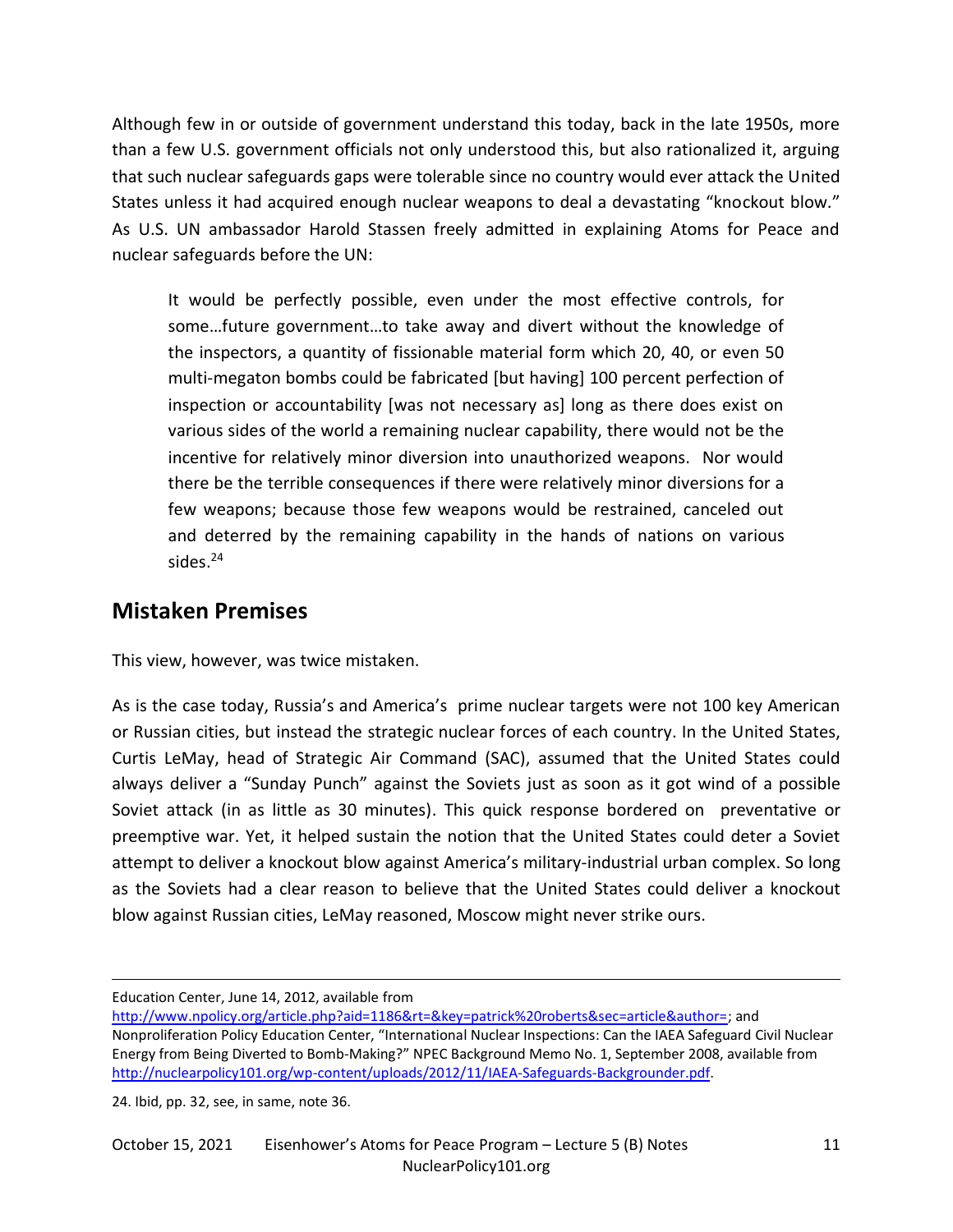Worse, SAC began to understand, for the first time, Figure 9: Tornado Damaged Carswell Air Force Base As noted in the earlier discussion of deterrence, however, the tornado that hit Carswell air force base on September 1, 1952, demolished these assumptions. The base had nearly two hours warning of the incoming storm, but SAC was unable to get any of its fleet off the ground. Two-thirds of the SAC fleet—more than 80 SAC bombers—were damaged. Any notion that SAC would swiftly deliver a "Sunday Punch" as soon as there was an inkling of a Soviet attack no longer seemed tenable. that its own force was vulnerable to a surprise attack.<sup>25</sup>



Actually, all the Soviets had to do to defeat the United States was to destroy roughly 30 SAC bases that were operational in the 1950s. Not a Soviet arsenal of hundreds of nuclear weapons targeted against 100 American cities, but perhaps an arsenal of no more than 120 weapons targeted against SAC's vulnerable bases might produce victory.<sup>26</sup> In one study, RAND concluded that the Soviets could destroy two-thirds of the SAC force with as few as 50 bombs. By these measures, as well as the estimates made in NSC 68, the Soviets already had the ability to take the United States out with its nuclear arsenal.

RAND began briefing SAC on how to reduce the vulnerability of America's fleet to surprise attack in the early 1950s and SAC began to take RAND's key recommendations early on. Several attempts were made to brief Eisenhower and his cabinet on these points, but he never received it (according to the lead RAND briefer, this was due to Eisenhower's keen interest in playing golf). Had the president or these officials received the brief, they might have dropped their preoccupation with "knockout blow stockpiles" and "critical dates."

In any case, the Eisenhower administration focused on a mistaken nuclear threat which presumed that the only threatening nuclear force was one that consisted of many hundred warheads aimed against a target set (in this case, cities). This threat was relevant, at best, in the 1930s and 40s, but not the Cold War era. As a result, the authors of the Atoms for Peace Program were willing to tolerate the possible diversion of scores of nuclear weapons from civilian activities or materials to the production of nuclear weapons.

<sup>25.</sup> Fred Kaplan, *The Wizards of Armageddon,* Stanford, CA: Stanford University Press, 1991, pp. 101-103.

<sup>26.</sup> Albert Wohlstetter, Frederic Hoffman, Robert Lutz and Henry Rowen, *Selection and Use of Strategic Air Bases*, R-266, Santa Monica, CA: RAND Corporation, April 1954,pp. x, xxiii.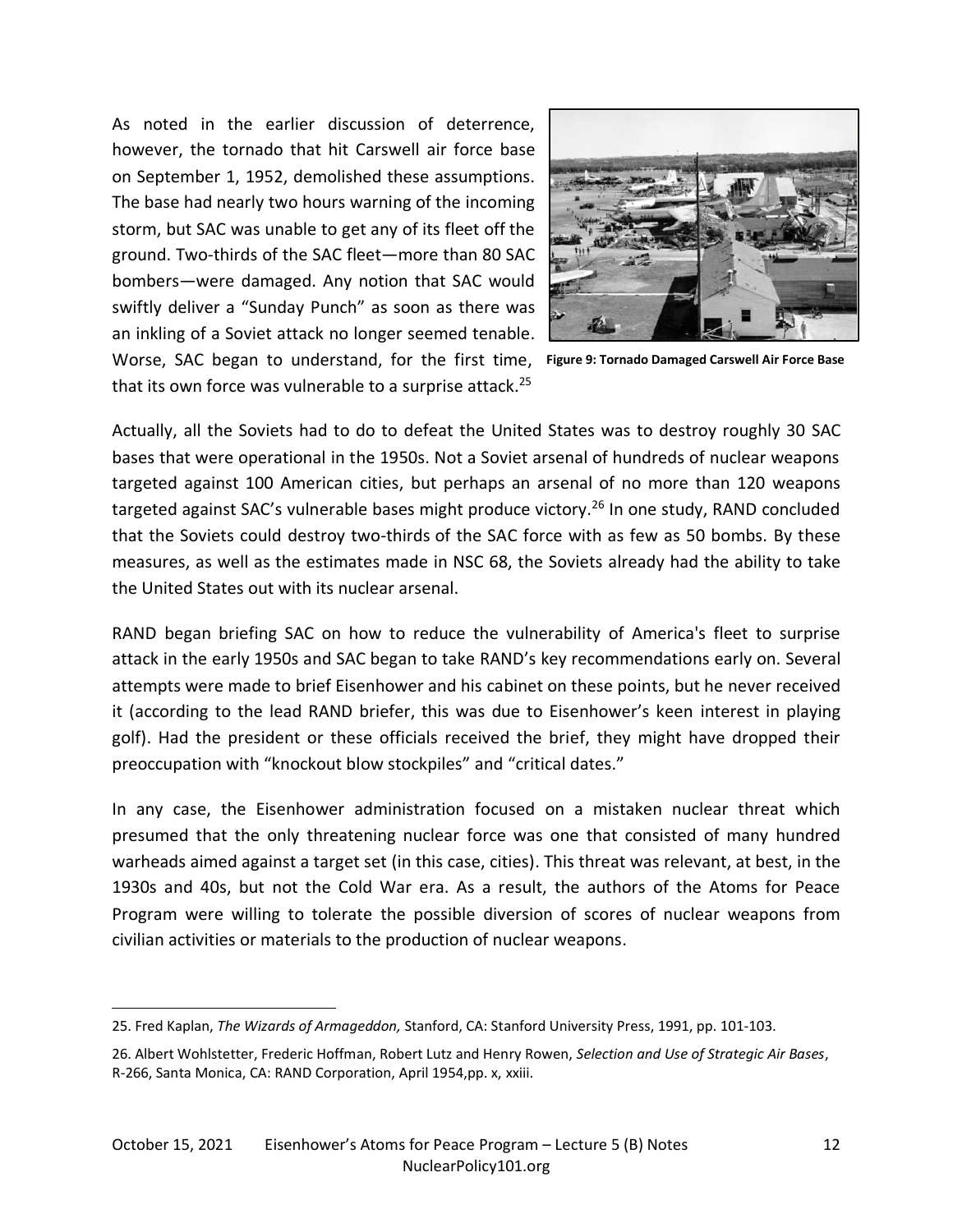This, in turn, colored the view of what were safe and dangerous nuclear activities. Unlike the Acheson-Lilienthal Report, which viewed plutonium reprocessing and reactors (including heavy water, fast reactors, and graphite moderated piles) as being dangerous and prohibited nations from owning, the Atoms for Peace Program actively spread such technologies. The Eisenhower administration did this mistakenly presuming that if they had a conceivable "peaceful" purpose, their proliferation would produce an arms control dividend. As for uranium enrichment, Atoms for Peace assumed no one would master it. This turned out to be wrong. Compounding these errors, the Atoms for Peace Program's preoccupation with only massively large diversions of nuclear materials made relatively lax IAEA safeguards goals seem reasonable.

The more military analysts thought about nuclear war, in the mid to late-1950s, though, the more they viewed even the proliferation of one or only a small number of nuclear weapons as worrisome. Ambassador Wadsworth understood this as early as 1956 when he publicly admitted that the proliferation of even one nuclear weapon could "easily ignite a nuclear conflagration" and that the controls initially afforded to the IAEA were insufficient to prevent this. $27$ 

What Ambassador Wadsworth was most concerned with was the threat of catalytic war. Under this scenario, two smaller nations allied with larger, opposed nuclear-armed super powers might begin a conventional war between themselves that might prompt the superpowers to resort to nuclear war. Also, if one of these smaller states had just one nuclear weapon and threatened to use it against its opponent or its nuclear armed ally, this could well lead to a major nuclear exchange. Also, there was the threat that accidental or unauthorized nuclear use of only one or a few nuclear weapons might ignite a nuclear World War III. Atoms for Peace was all too blind to either worry.

#### **Conclusion**

Having incorrectly assessed the nuclear threat we faced and mistaken what sort of nuclear controls were required to prevent it, Eisenhower's Atoms for Peace program is perhaps America's most egregious nonproliferation failure.<sup>28</sup> At the time, Oppenheimer assessed the program's connection to nuclear disarmament to be "allusive" and "sentimental." Later, in 1966, Leonard Beaton, was less charitable, concluding that Eisenhower's Atoms for Peace Program was

<sup>27.</sup> Sokolski, p. 33.

<sup>28.</sup> For an analysis of the outcome of the Atoms for Peace Program, see, e.g., Joseph Pilat, ed., *Atoms for Peace: An Analysis after Thirty Years*, Boulder, CO: Westview Press, 1985.